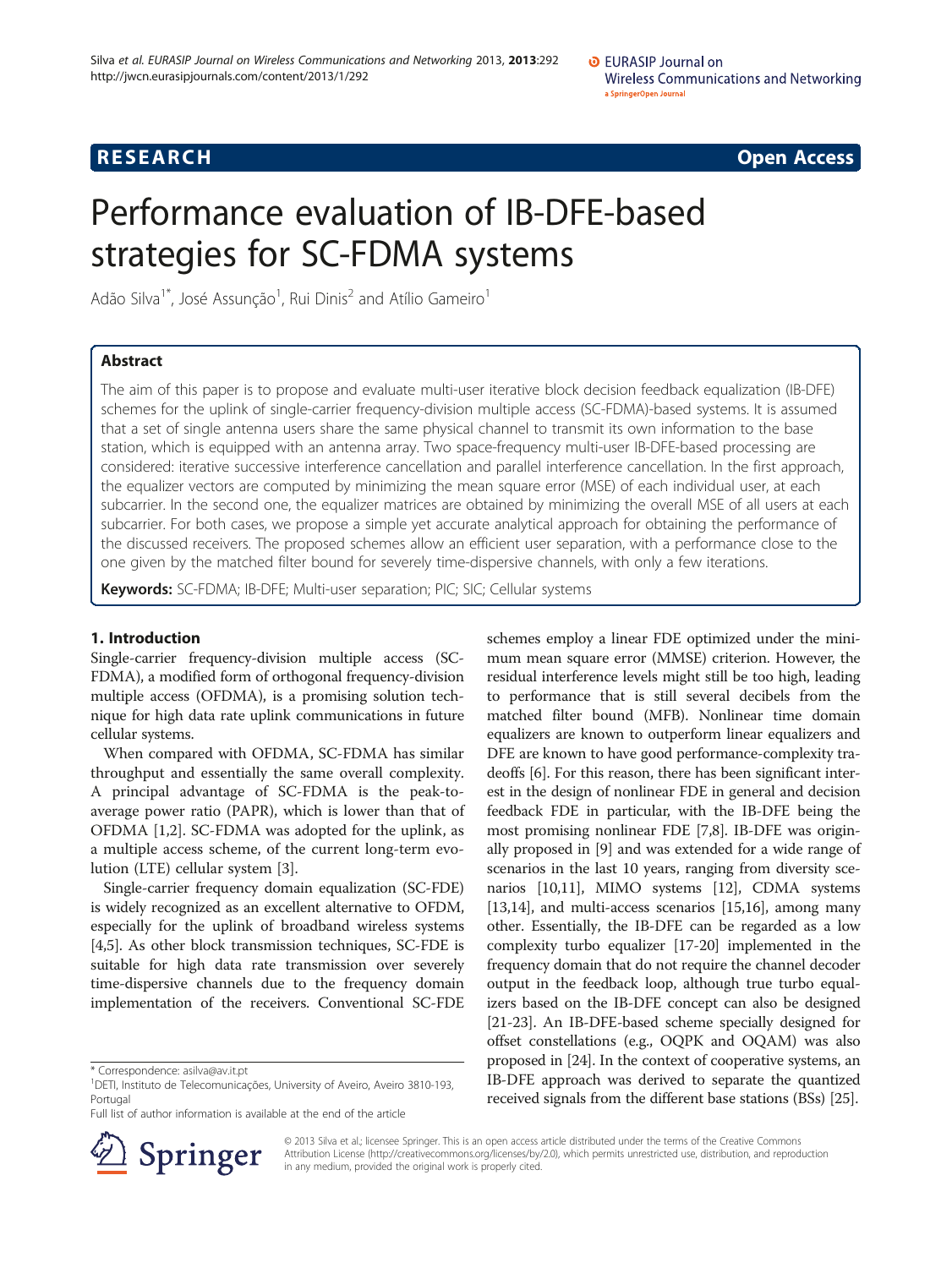Works related to IB-DFE specifically designed for SC-FDMA-based systems are scarce in the literature. In [[26\]](#page-9-0), the authors proposed an IB-DFE structure consisting of a frequency domain feedforward filter and a time domain feedback filter for single-user SC-FDMA systems. An iterative frequency domain multiuser detection for spectrally efficient relaying protocols was proposed in [\[27](#page-9-0)], and a frequency domain soft-decision feedback equalization scheme for single user SISO SC-FDMA systems with insufficient cyclic prefix was proposed in [[28\]](#page-9-0).

In this paper, we consider a broadband wireless transmission over severely time-dispersive channels, and we design and evaluate multi-user receiver structures for the uplink single-input multiple-output (SIMO) SC-FDMA systems that are based on the IB-DFE principle. It is assumed that a set of single antenna user equipment (UE) share the same physical channel to transmit its own information to the base station, which is equipped with an antenna array. Two multi-user IB-DFE-based processing schemes are considered, both with the feedforward and feedback filters designed in space frequency domain: iterative successive interference cancellation (SIC) and parallel interference cancellation (PIC). In the first approach, the equalizer vectors are computed by minimizing the mean square error (MSE) of each individual user at each subcarrier. In the second one, the equalizer matrices are obtained by minimizing the overall MSE of all users at each subcarrier. For both cases, we propose a quite accurate analytical approach for obtaining the performance of the proposed receivers.

The remainder of the paper is organized as follows: Section 2 presents the multi-user SIMO SC-FDMA system model. Section [3](#page-2-0) presents in detail the considered multi-user IB-DFE-based receiver structures. The feedforward and feedback filters are derived for both cases and analytical approach for obtaining the performance is discussed. Section [4](#page-5-0) presents the main performance results, both numerical and analytical. The conclusions will be drawn in Section [5](#page-8-0).

Notation: Throughout this paper, we will use the following notations. Lowercase letters, uppercase letters, are used for scalars in time and frequency, respectively. Boldface uppercase letters are used for both vectors and matrices in frequency domain. The index  $(n)$  is used in time while the index (*l*) is for frequency.  $(.)^H$ ,  $(.)^T$ , and  $(.)^*$ represent the complex conjugate transpose, transpose, and complex conjugate operators, respectively,  $\mathbb{E}[.]$  represents the expectation operator,  $I_N$  is the identity matrix of size  $N \times N$ ,  $CN(.,.)$  denotes a circular symmetric complex Gaussian vector,  $tr(A)$  is the trace of matrix A, and  ${\bf e}_k$  is an appropriate column vector with 0 in all positions except the kth position that is 1.

# 2. System model

Figure [1](#page-2-0) shows the considered uplink SC-FDMA-based transmitter of the kth user equipment. We consider a BS equipped with  $M$  antennas and  $K$  single antenna UEs share the same physical channel, i.e., the information from all UEs is transmitted at the same frequency band. A SC-FDMA scheme is employed by each UE and the data block associated to the kth UE  $(k = 1,...,K)$  is  $\{S_{k,n}; n = 0,...,K\}$ L – 1}, where constellation symbol  $S_{k,n}$  (with  $\mathbb{E}\left\{\left|S_{k,n}\right|^{2}\right\}=$ 

 $\sigma_S^2$ ) is selected from the data according to a given mapping rule. Then, the L-length data block symbols are moved to frequency domain obtaining  ${S_{k,i}} l = 0, ..., L - 1$  = DFT ${S_{k,i}}$ ;  $l = 0, ..., L - 1$ . After that, the frequency domain signals are interleaved so that they are widely separated in the OFDM symbol, therefore increasing the frequency diversity order. Finally, an OFDM modulation is performed and a cyclic prefix is inserted to avoid inter-symbol interference (ISI). Without loss of generality, we concentrate on a single L-length data block, although in practical system several data blocks are mapped into the OFDM symbol.

The received signal in frequency domain (i.e., after cyclic prefix removal, N-FFT, and chip demapping operations), at the *m*th BS antenna and on subcarrier  $l$  can be expressed as

$$
Y_l^{(m)} = \sum_{k=1}^K H_{k,l}^{(m)} S_{k,l} + N_l^{(m)},
$$
\n(1)

assuming that the cyclic prefix is long enough to account for channel impulse responses between the UEs and the BS. In (1),  $H_{k,l}^{(\hat{m})} = \alpha_k H_{k,l}^{\hat{\epsilon}^{(\hat{p}(\hat{m}))}}$  represents the channel between user  $k$  and the  $m$ th antenna of the BS on subcarrier *l*, where  $H_{k,l}^{cfr(m)}$  denotes the normalized channel frequency response, i.e.,  $\mathbb{E}\left[\left|H_{k,l}^{cfr(m)}\right|\right]$  $\left[\left|H_{k,l}^{cf(m)}\right|^2\right]=1$ , while the coefficient  $\alpha_k$  is a weighting factor that accounts for the combined effects of power control and propagation losses. The average received power associated to the kth UE is therefore  $|\alpha_k|^2$ and  $N_l^{(\hat{m})} \sim \mathcal{CN}\left(0, \sigma_N^2\right)$  is the noise.

In matrix format, (1) can be re-written as

$$
\mathbf{Y}_l = \mathbf{H}_l^T \mathbf{S}_l + \mathbf{N}_l,\tag{2}
$$

with 
$$
\mathbf{Y}_l = \begin{bmatrix} Y_l^{(1)} & \dots & Y_l^{(M)} \end{bmatrix}^T
$$
,  $\mathbf{N}_l = \begin{bmatrix} N_l^{(1)} & \dots & N_l^{(M)} \end{bmatrix}^T$ ,  
\n $\mathbf{S}_l = \begin{bmatrix} S_{1,l} & \dots & S_{k,l} \end{bmatrix}^T$ , and  
\n $\mathbf{H}_l^T = \begin{bmatrix} H_{1,l}^{(1)} & \cdots & H_{K,l}^{(1)} \\ \vdots & \ddots & \vdots \\ H_{1,l}^{(M)} & \cdots & H_{K,l}^{(M)} \end{bmatrix}$ . (3)

The channel vector of the kth user is defined as  $H_{k,l} = \begin{bmatrix} H_{k,l}^{(1)} & \dots & H_{k,l}^{(M)} \end{bmatrix}$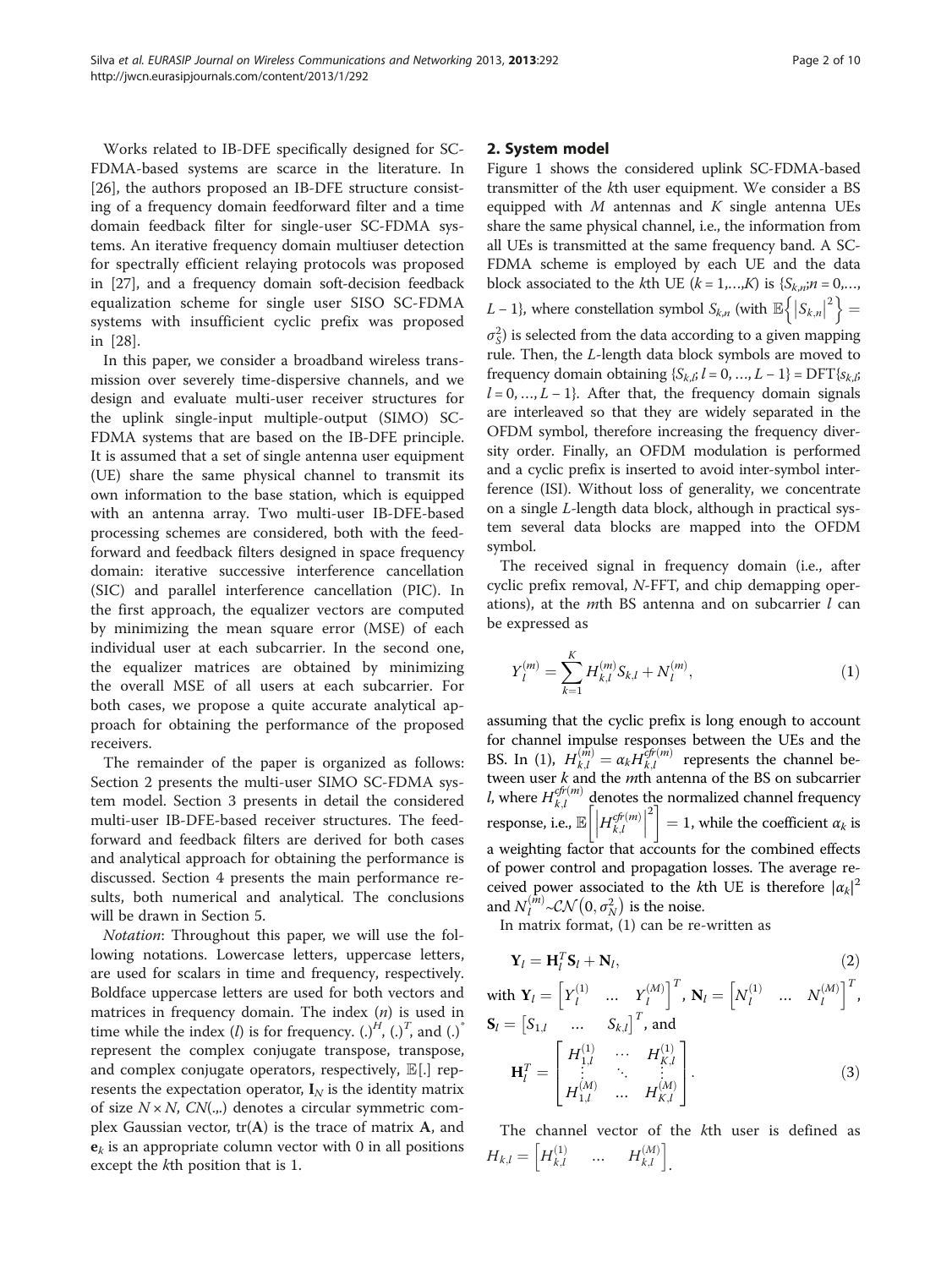<span id="page-2-0"></span>

# 3. Multi-user IB-DFE receiver strategies

In this section, we present in detail the multi-user iterative frequency domain receiver design strategies based on the IB-DFE concept [\[6](#page-9-0)]. Two iterative approaches are considered: SIC and PIC.

# 3.1 IB-DFE SIC approach

Figure 2 shows the main blocks of the IB-DFE SICbased process. For each iteration, we detect all  $K$  UEs on lth subcarrier, in a successive way, using the most updated estimated of the transmit data symbols associated to each UE to cancel the corresponding interference. Thus, this receiver can be regarded as an iterative SIC scheme. However, as with conventional single-user IB-DFE-based receivers, we take into account the reliability of the block data estimates associated to UEs for each detection and interference cancellation procedure.

From Figure 2, we can see that at the ith iteration, the signal received on lth subcarrier associated to the kth UE, before the L-IDFT operation is given by

$$
\tilde{S}_{k,l}^{(i)} = \mathbf{F}_{k,l}^{(i)T} \mathbf{Y}_l - \mathbf{B}_{k,l}^{(i)T} \bar{\mathbf{S}}_{k,l}^{(i-1)},
$$
\n(4)

with  $\mathbf{F}_{k,l}^{(i)} = \begin{bmatrix} F_{k,l}^{(i)} & \cdots & F_{k,l}^{(M)} \end{bmatrix}^T$  and  $\mathbf{B}_{k,l}^{(i)} = \begin{bmatrix} B_{k,l}^{(1)} & \cdots & B_{k,l}^{(K)} \end{bmatrix}^T$ denoting the feedforward and feedback vector coefficients of the kth UE applied on the lth subcarrier, respectively. The vector  $\bar{\mathbf{S}}_{k,l}^{(i-1)}$  is given by  $\bar{\mathbf{S}}_{k,l}^{(i-1)} = [\bar{S}_{1,l}, \dots, \bar{S}_{k-1,l}, \bar{S}_{k,l}, \dots,$  $[\bar{S}_{K,l}]^T$  of size  $K \times 1$ , where the block  $\{\bar{S}_{k,l}; l = 0, ..., L-1\}$ is the DFT of the block of time domain average values conditioned to the detector output  $\left\{ \overline{S}_{k,n}^{(i)}; n=0,...,L-1 \right\}$ for user k and iteration *i*. Cleary, the elements of  $\bar{\mathbf{S}}_{k',l}$  are

associated to the current iteration for the UEs already detected  $(k' < k)$  and associated to the previous iterations for the UE that is being detected, as well as the UEs still not detected in this iteration. For normalized QPSK constellations (i.e.,  $s_{k,n} = \pm 1 \pm j$ ), the average values are given by [[13](#page-9-0)]

$$
\bar{s}_{k,n} = \tanh\left(\frac{L_{k,n}^{\text{Re}}}{2}\right) + j \tanh\left(\frac{L_{k,n}^{\text{Im}}}{2}\right),\tag{5}
$$

where

$$
\begin{cases}\nL_{k,n}^{\text{Re}} = \frac{2}{\sigma_{k,n}^2} \text{Re}\{\tilde{s}_{k,n}\} \\
L_{k,n}^{\text{Im}} = \frac{2}{\sigma_{k,n}^2} \text{Im}\{\tilde{s}_{k,n}\},\n\end{cases} \tag{6}
$$

and

$$
\sigma_{k,n}^2 = \frac{1}{2L} \sum_{n'=0}^{L-1} |\hat{s}_{k,n'} - \bar{s}_{k,n'}|^2.
$$
 (7)

We should emphasize that although we only consider QPSK constellations, IB-DFE-based schemes in general and our techniques in particular can easily be extended to other constellations. For this purpose, we just need to employ the generalized IB-DFE design of references [\[29,30](#page-9-0)]. The hard decision associated to the symbol  $S_{k,n}$  is  $\hat{S}_{k,n}$  $sign(Re\{\tilde{s}_{k,n}\}) + jsign(Im\{\tilde{s}_{k,n}\})$ . It can be shown that  $\bar{S}_{k,l} \approx \rho_k \hat{S}_{k,l}$ , with  $\hat{S}_{k,l}$  denoting the frequency domain samples associated to the symbols' hard decision. Furthermore,

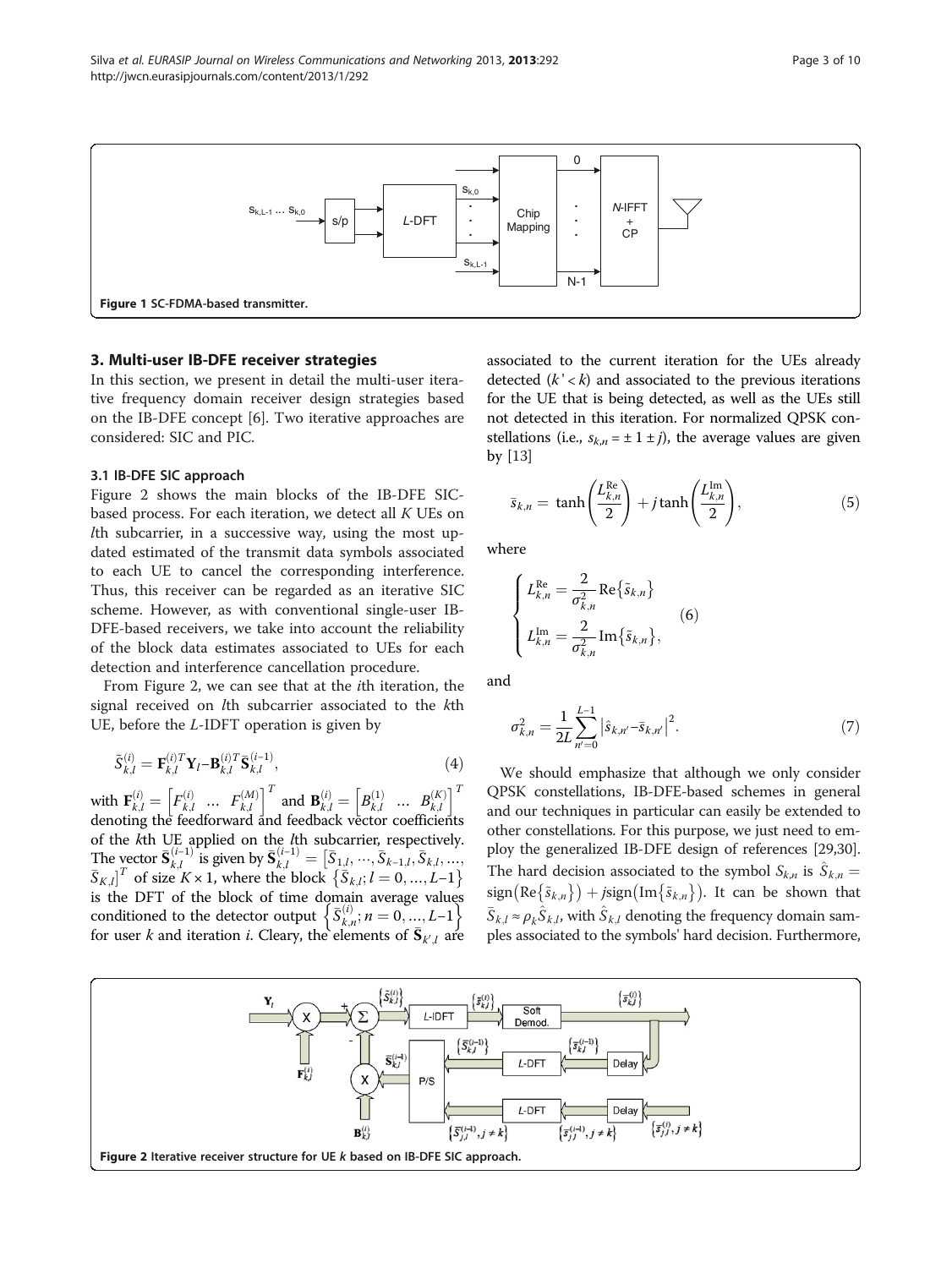<span id="page-3-0"></span> $\hat{S}_{k,l} \approx \rho_k S_{k,l} + \Delta_{k,l}$ , which means that  $\bar{S}_{k,l} \approx \rho_k^2 S_{k,l} + \rho_k \Delta_{k,l}$ , and in matrix form, we have  $\bar{S}_l \approx P^2 S_l + P \Delta_l$ . It can be shown that the error  $\Delta_l = [\Delta_{1,l} \dots \Delta_{K,l}]^T$  has zero mean and  $P = diag(\rho_1, ..., \rho_K)$ , with correlation coefficients defined as

$$
\rho_k = \frac{\mathbb{E}\left[\hat{s}_{k,n} s_{k,n}^*\right]}{\mathbb{E}\left[\left|s_{k,n}\right|^2\right]},\tag{8}
$$

being a measure of the estimates reliability associated to the ith iteration, approximately given by

$$
\rho_k \approx \frac{1}{2L} \sum_{n=0}^{L-1} \left( \rho_{k,n}^{\text{Re}} + \rho_{k,n}^{\text{Im}} \right),\tag{9}
$$

with

$$
\begin{cases}\n\rho_{k,n}^{(i)\text{Re}} = \tanh\left(\frac{\left|L_{k,n}^{(i)\text{Re}}\right|}{2}\right) \\
\rho_{k,n}^{(i)\text{Im}} = \tanh\left(\frac{\left|L_{k,n}^{(i)\text{Im}}\right|}{2}\right).\n\end{cases}
$$
\n(10)

For larger constellations, an estimate of the correlation coefficient can be computed as in [[29,30\]](#page-9-0). For a given iteration and the detection of the kth UE, the iterative receiver equalizer is composed by coefficients  $\mathbf{F}_{k,l}^{(i)}$  and  $\mathbf{B}_{k,l}^{(i)}$ These coefficients are computed to maximize the overall signal-to-interference plus noise ratio (SINR) at the FDE output and, therefore, minimize the bit error rate (BER). If we consider a normalized FDE (i.e.,  $\mathbb{E}\left[\tilde{S}_{k,l}^{(i)}\right] = S_{k,l}^{(i)}$ ), this is formally equivalent to minimize the MSE. For a QPSK constellation with Gray mapping, the BER can be approximately given

$$
BER_{k} \approx Q \left( \frac{1}{\frac{1}{L} \sum_{l=0}^{L-1} MSE_{k,l}} \right), \tag{11}
$$

where  $Q(x)$  denotes the well-known Gaussian function and  $MSE_{k,l}$  is the mean square error on the frequency domain samples given by

$$
MSE_{k,l} = \mathbb{E}\left[\left|\tilde{S}_{k,l} - S_{k,l}\right|^2\right]
$$
  
= 
$$
\mathbb{E}\left[\left|\mathbf{F}_{k,l}^T \mathbf{Y}_l - \mathbf{B}_{k,l}^T \bar{\mathbf{S}}_{k,l} - S_{k,l}\right|^2\right].
$$
 (12)

For the sake of simplicity, the dependence on the iteration index is dropped in (12) and in the following equations. After some mathematical manipulations, it can be shown that (12) is reduced as

$$
MSE_{k,l} = \mathbf{F}_{k,l}^{H} \mathbf{R}_{l}^{Y} \mathbf{F}_{k,l} + \mathbf{B}_{k,l}^{H} \mathbf{R}^{\bar{S},\bar{S}} \mathbf{B}_{k,l} + \sigma_{s}^{2} - 2Re\left\{ \mathbf{F}_{k,l}^{H} \mathbf{R}_{l}^{Y,S_{k,l}} \right\} + 2Re\left\{ \mathbf{B}_{k,l}^{H} \mathbf{R}_{s}^{\bar{S},X_{k,l}} \right\} - 2Re\left\{ \mathbf{B}_{k,l}^{H} \mathbf{R}_{l}^{\bar{S},Y} \mathbf{F}_{k,l} \right\}.
$$
\n(13)

The different correlation matrices of (13) are given by

$$
\begin{cases}\n\mathbf{R}_{I}^{Y} = \mathbb{E}\left[\mathbf{Y}_{I}^{*}\mathbf{Y}_{I}^{T}\right] = \mathbf{H}_{I}^{H}\mathbf{R}_{s}\mathbf{H}_{I} + \mathbf{R}_{N} \\
\mathbf{R}^{\bar{\mathbf{S}},\bar{\mathbf{S}}} = \mathbb{E}\left[\bar{\mathbf{S}}^{*}\bar{\mathbf{S}}^{T}\right] = \mathbf{P}^{2}\mathbf{R}_{s} \\
\mathbf{R}_{I}^{Y,S_{k,l}} = \mathbb{E}\left[\mathbf{Y}_{I}^{*}S_{k,l}^{k,lk,l}\right] = \mathbf{H}_{I}^{H}\mathbf{R}_{s}\mathbf{e}_{k} \\
\mathbf{R}^{\bar{\mathbf{S}},S_{k,l}} = \mathbb{E}\left[\bar{\mathbf{S}}^{*}S_{k,l}^{k,lk,l}\right] = \mathbf{P}^{2}\mathbf{R}_{s}\mathbf{e}_{k} \\
\mathbf{R}_{I}^{\bar{\mathbf{S}},Y} = \mathbb{E}\left[\bar{\mathbf{S}}^{*}\mathbf{Y}_{I}\right] = \mathbf{P}^{2}\mathbf{R}_{s}\mathbf{H}_{I}\n\end{cases}
$$
\n(14)

with  $\mathbf{R}_s = \sigma_S^2 \mathbf{I}_K$  and  $\mathbf{R}_N = \sigma_N^2 \mathbf{I}_M$ , being the correlation matrices of data symbols and noise on each carrier.

From (11), we can see that to minimize the BER of each UE, we need to minimize the MSE of each UE on each subcarrier. However, only considering the MSE minimization may lead to biased estimates and thus to avoid it, we force the received amplitude of each user to

one, i.e.,  $\frac{1}{L} \sum_{n=1}^{L-1}$  $l=0$  ${\bf F}^T_{k,l}{\bf H}^T_{k,l} = 1$ . The constrained optimization

problem can be formulated as

$$
\min_{\mathbf{F}_{k,l}, \mathbf{B}_{k,l}} \text{MSE}_{k,l} \text{ s.t } \frac{1}{L} \sum_{l=0}^{L-1} \mathbf{F}_{k,l}^T \mathbf{H}_{k,l}^T = 1. \tag{15}
$$

We use the Karush-Kuhn-Tucker (KKT) [\[31](#page-9-0)] conditions to solve the optimization at each step with all but one variable fixed. The Lagrangian associated with this problem can be written by

$$
\mathbb{L}\left(\mathbf{F}_{k,l}, \mathbf{B}_{k,l}, \mu_k\right) = \text{MSE}_{k,l} - \mu_k \left(\frac{1}{L} \sum_{l=0}^{L-1} \mathbf{F}_{k,l}^T \mathbf{H}_{k,l}^T - 1\right),\tag{16}
$$

where  $\mu_k$  is the Lagrangian multiplier [\[32](#page-9-0)]. The KKT conditions are

$$
\begin{cases}\n\nabla_{\mathbf{F}_{k,l}} \mathbb{L}(\mathbf{F}_{k,l}, \mathbf{B}_{k,l}, \mu_k) = 0 \\
\nabla_{\mathbf{B}_{k,l}} \mathbb{L}(\mathbf{F}_{k,l}, \mathbf{B}_{k,l}, \mu_k) = 0. \\
\frac{1}{L} \sum_{l=0}^{L-1} \mathbf{F}_{k,l}^T \mathbf{H}_{k,l}^T - 1 = 0\n\end{cases}
$$
\n(17)

After straightforward but lengthy mathematical manipulation, we obtain the feedforward and feedback vector coefficients with the iterative index dependence,

$$
\mathbf{F}_{k,l}^{(i)} = \left(\mathbf{H}_{l}^{H}\left(\mathbf{I}_{K}-\mathbf{P}^{(i-1)^{2}}\right)\mathbf{H}_{l}+\frac{\sigma_{N}^{2}}{\sigma_{S}^{2}}\mathbf{I}_{M}\right)^{-1}\mathbf{H}_{l}^{H}\Omega_{k}^{(i)}, \quad (18)
$$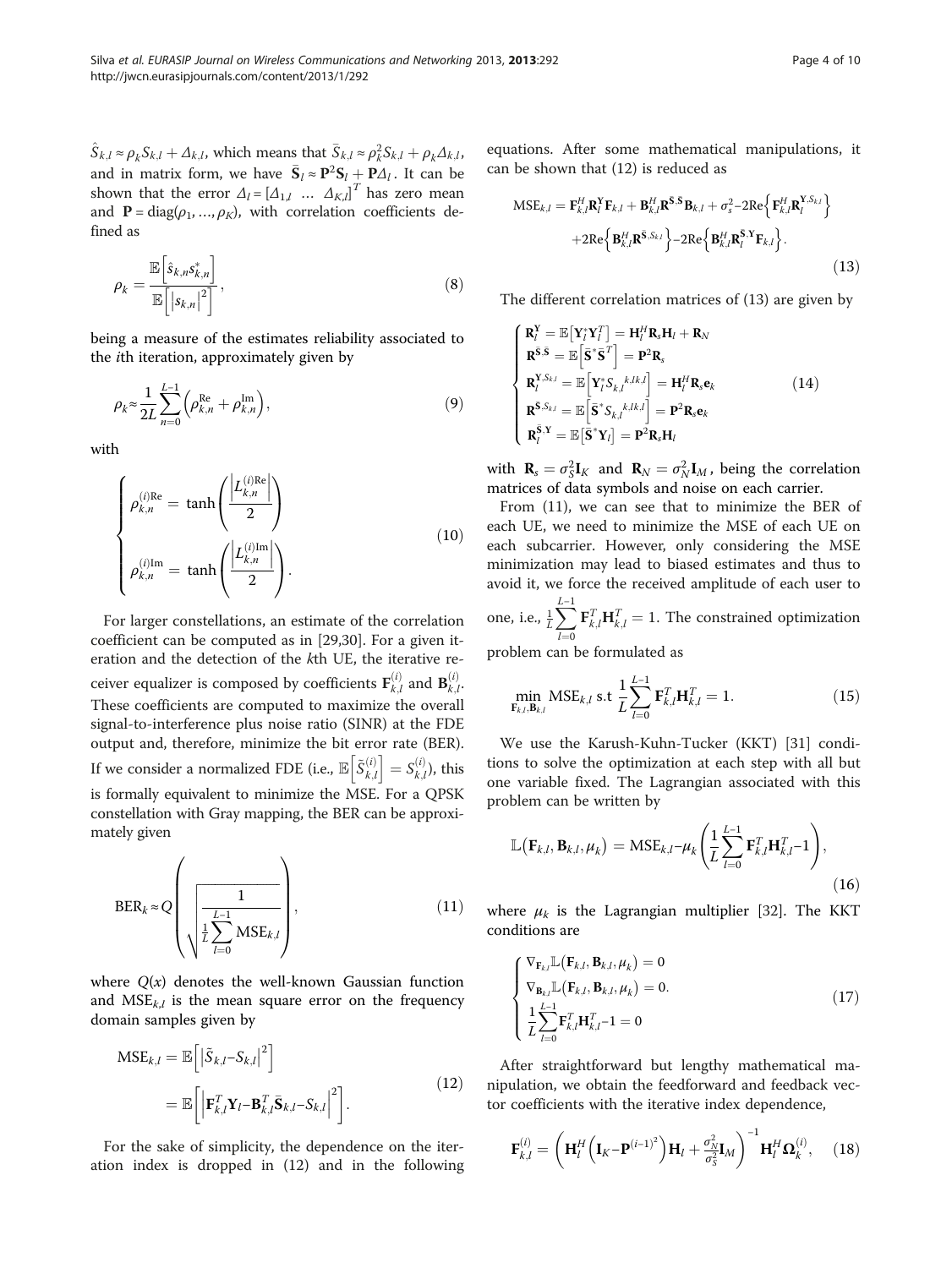$$
\mathbf{B}_{k,l}^{(i)} = \mathbf{H}_l \mathbf{F}_{k,l}^{(i)} - \mathbf{e}_k,\tag{19}
$$

with

$$
\mathbf{\Omega}_{k}^{(i)} = \left(\mathbf{I}_{K} - \mathbf{P}^{(i-1)^{2}}\right)\mathbf{e}_{k} - \frac{\mu_{k}^{(i)}}{\sigma_{S}^{2}L}\mathbf{e}_{k}.
$$
\n(20)

The Lagrangian multiplier is selected, at each iteration *i*, to ensure the constraint  $\frac{1}{L} \sum_{n=1}^{L-1}$  $l=0$  $\mathbf{F}_{k,l}^{(i)T} \mathbf{H}_{k,l}^T = 1$ . It should be emphasizes that for the first iteration  $(i = 1)$ , and for the first UE to be detected,  $\mathbf{P}^{(0)}$  is a null matrix and  $\bar{\mathbf{S}}_{k,l}^{(0)}$  ,  $k = 1$  is a null vector.

# 3.2 IB-DFE PIC approach

Figure 3 shows the main blocks of the IB-DFE PICbased process. For each iteration, we detect all  $K$  UE on the lth subcarrier, in a parallel way, using the most updated estimated of the transmit data symbols to cancel the residual interference, which it could not be cancelled in the first equalizer block. Thus, this receiver can be regarded as an iterative PIC scheme [[20\]](#page-9-0). However, as with conventional IB-DFE-based receivers and the above SIC approach, we take into account the reliability of the block data estimates for each detection procedure.

From Figure 3, the received signal on lth subcarrier of all UEs, before the L-IDFT operation is given by

$$
\tilde{\mathbf{S}}_l^{(i)} = \mathbf{F}_l^{(i)T} \mathbf{Y}_l - \mathbf{B}_l^{(i)T} \bar{\mathbf{S}}_l^{(i-1)},\tag{21}
$$

where  $\mathbf{F}_l^{(i)} = \begin{bmatrix} \mathbf{F}_{1,l}^{(i)} & \cdots & \mathbf{F}_{K,l}^{(i)} \end{bmatrix}$  is a matrix of size  $MxK$  with all UEs' feedforward vector coefficients,  $\mathbf{B}_{l}^{(i)} = \begin{bmatrix} \mathbf{B}_{1,l}^{(i)} & \cdots \\ \cdots & \cdots & \cdots \end{bmatrix}$  $\mathbf{B}_{K,l}^{(i)}\big]^T$  is a matrix of size KxK with all UEs' feedback vector coefficients, and  $\tilde{\mathbf{S}}_l^{(i)} = \begin{bmatrix} \tilde{S}_{1,l}^{(i)} & \cdots & \tilde{S}_{K,l}^{(i)} \end{bmatrix}^T$ .

For this approach, the matrices  $\mathbf{F}_l^{(i)}$  and  $\mathbf{B}_l^{(i)}$  are computed to minimize the average bit error rate (BER) of all UEs, and for a QPSK constellation, the average BER can be approximately given by

$$
BER \approx Q \left( \sqrt{\frac{K}{L \sum_{l=0}^{L-1} MSE_l}} \right). \tag{22}
$$

Here, the  $MSE_l$  is the overall mean square error on the frequency domain samples given by

$$
MSE_{l} = \mathbb{E}\left[\left\|\tilde{\mathbf{S}}_{l}^{(i)} - \mathbf{S}_{l}\right\|^{2}\right]
$$
  
= 
$$
\mathbb{E}\left[\text{tr}\left(\left(\tilde{\mathbf{S}}_{l}^{(i)} - \mathbf{S}_{l}\right)\left(\tilde{\mathbf{S}}_{l}^{(i)} - \mathbf{S}_{l}\right)^{H}\right)\right]
$$
 (23)

Replacing (21) in (23) and after some mathematical manipulations, it can be shown that (23) is reduced to

$$
MSE_{l} = tr(F_{l}^{H} \mathbf{R}_{l}^{Y} \mathbf{F}_{l}) + tr\left(\mathbf{B}_{l}^{H} \mathbf{R}^{\bar{S}, \bar{S}} \mathbf{B}_{l}\right) + K\sigma_{s}^{2} - 2tr\left(\text{Re}\left\{\mathbf{F}_{l}^{H} \mathbf{R}_{l}^{Y,S}\right\}\right) + 2tr\left(\text{Re}\left\{\mathbf{B}_{l}^{H} \mathbf{R}^{\bar{S}, S}\right\}\right) - 2tr\left(\text{Re}\left\{\mathbf{B}_{l}^{H} \mathbf{R}_{l}^{\bar{S}, Y} \mathbf{F}_{l}\right\}\right)
$$
(24)

with the correlation matrices  $\mathbf{R}_{l}^{\mathbf{Y},\mathbf{S}}$  and  $\mathbf{R}^{\bar{\mathbf{S}},\mathbf{S}}$  defined as

$$
\begin{cases}\n\mathbf{R}_{l}^{\mathbf{Y},\mathbf{S}} = \mathbb{E}\left[\mathbf{Y}_{l}^{*}\mathbf{S}_{l}\right] = \mathbf{H}_{l}^{H}\mathbf{R}_{s} \\
\mathbf{R}^{\bar{\mathbf{S}},\mathbf{S}} = \mathbb{E}\left[\bar{\mathbf{S}}^{*}\mathbf{S}_{l}\right] = \mathbf{H}_{l}^{H}\mathbf{R}_{s}\n\end{cases}
$$
\n(25)

Note that the correlation matrices  $\mathbb{R}_{l}^{\Upsilon}$ ,  $\mathbb{R}^{\bar{S},\bar{S}}$ , and  $\mathbb{R}_{l}^{\bar{S},\Upsilon}$ were already defined in [\(14\)](#page-3-0).

Contrarily to the SIC approach, to minimize the average BER, we need to minimize the overall MSE at each subcarrier. Here, to avoid the bias, we force the received

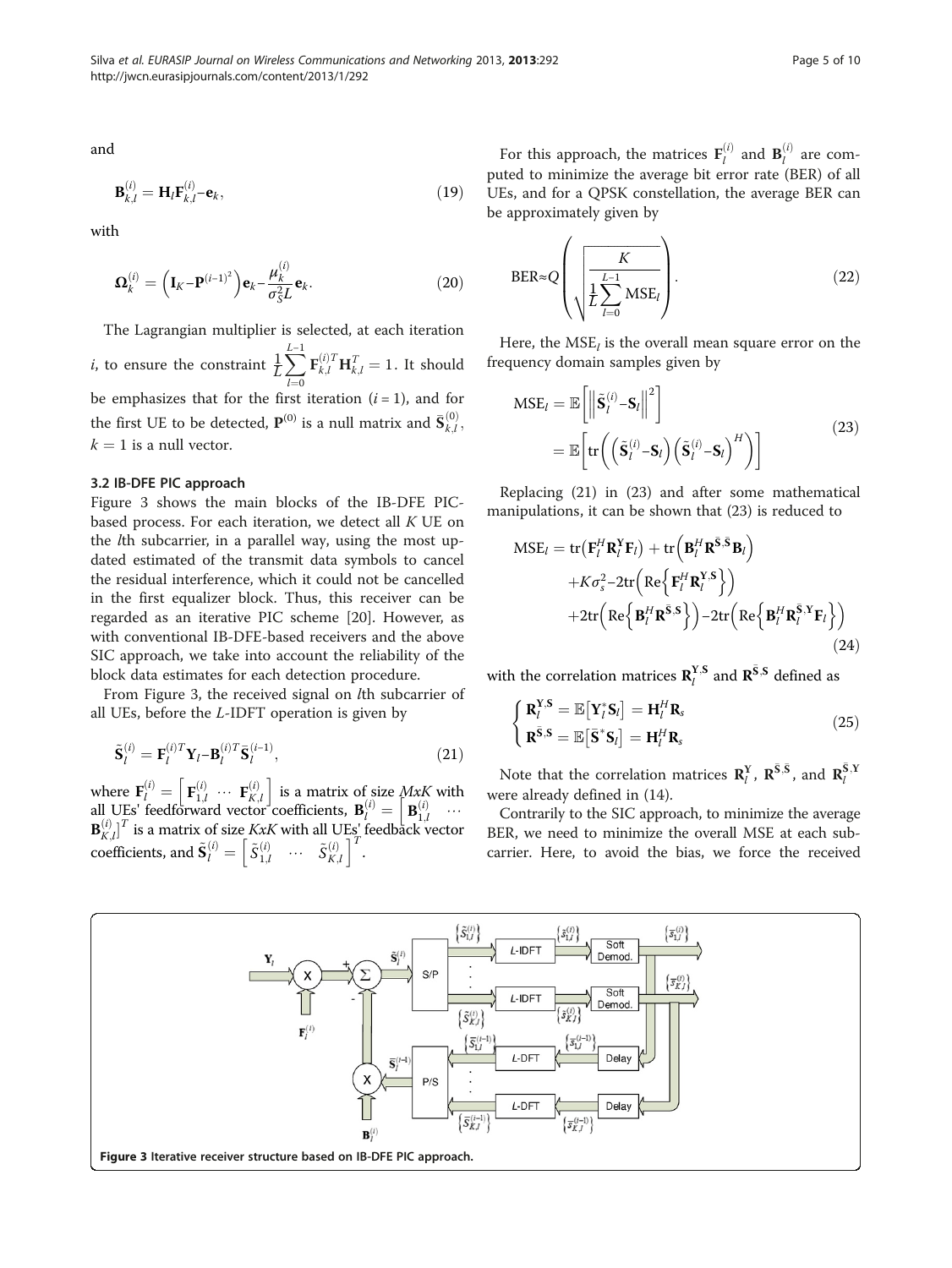<span id="page-5-0"></span>amplitude to *K*, i.e.,  $\frac{1}{L} \sum_{i=1}^{L-1}$  $l=0$  $\mathrm{tr}\big(\mathbf{F}_{l}^{T}\mathbf{H}_{l}^{T}\big)=K.$  The constrained

optimization problem can be formulated as

$$
\min_{\mathbf{F}_l, \mathbf{B}_l} \text{MSE}_l \text{ s.t } \frac{1}{L} \sum_{l=0}^{L-1} \text{tr}\left(\mathbf{F}_l^T \mathbf{H}_l^T\right) = K. \tag{26}
$$

We also use the KKT conditions to solve the optimization problem. The Lagrangian associated with this problem is now given by

$$
\mathbb{L}(\mathbf{F}_l, \mathbf{B}_l, \mu) = \text{MSE}_l - \mu \left( \frac{1}{L} \sum_{l=0}^{L-1} \text{tr} \left( \mathbf{F}_l^T \mathbf{H}_l^T \right) - K \right), \qquad (27)
$$

where  $\mu$  is the Lagrangian multiplier. The KKT conditions are

$$
\begin{cases}\n\nabla_{\mathbf{F}_{l}} \mathbb{L}(\mathbf{F}_{l}, \mathbf{B}_{l}, \mu) = 0 \\
\nabla_{\mathbf{B}_{l}} \mathbb{L}(\mathbf{F}_{l}, \mathbf{B}_{l}, \mu) = 0 \\
\frac{1}{L} \sum_{l=0}^{L-1} \text{tr}(\mathbf{F}_{l}^{T} \mathbf{H}_{l}^{T}) - K = 0\n\end{cases}
$$
\n(28)

After lengthy mathematical manipulation, we finally obtain the feedforward and feedback matrices with the iterative index dependence,

$$
\mathbf{F}_{l}^{(i)} = \left(\mathbf{H}_{l}^{H}\left(\mathbf{I}_{K}-\mathbf{P}^{(i-1)^{2}}\right)\mathbf{H}_{l}+\frac{\sigma_{N}^{2}}{\sigma_{S}^{2}}\mathbf{I}_{M}\right)^{-1}\mathbf{H}_{l}^{H}\mathbf{\Omega}^{(i)},\quad(29)
$$

and

$$
\mathbf{B}_l^{(i)} = \mathbf{H}_l \mathbf{F}_l^{(i)} - \mathbf{I}_K,\tag{30}
$$

with

$$
\mathbf{\Omega}^{(i)} = \left(\mathbf{I}_K - \mathbf{P}^{(i-1)^2}\right) - \frac{\mu^{(i)}}{\sigma_S^2 L} \mathbf{I}_K.
$$
\n(31)

In this approach, the Lagrangian multiplier is selected, at each iteration *i*, to ensure the constraint  $\frac{1}{L} \sum_{i=1}^{L-1}$  $l=0$  $\mathrm{tr}\big(\mathbf{F}_{l}^{T}\mathbf{H}_{l}^{T}\big)=$  $K.$  Since all users are detected in parallel, for the first iteration ( $i$  = 1),  $\mathbf{P}^{(0)}$  is a null matrix and  $\bar{\mathbf{S}}_l^{(0)}$  is a null vector.

The complexity of the SIC approach is slightly higher than the PIC one. For the SIC, we need to invert a matrix of size MxM for each user on each iteration, while for the PIC one, we need to invert a matrix of size MxM for all users on each iteration, i.e., the SIC approach requires  $K - 1$  more matrix inversions per iteration. Since in the receiver SIC structure, each user is detected individually and sequentially, the delay is also higher.

# 4. Performance results

In this section, we present a set of performance results, analytical and numerical, for the proposed IB-DFE-based PIC and SIC receiver schemes. Two different scenarios are considered:

- Scenario 1, we assume two UEs  $(K = 2)$  and a BS equipped with two antennas  $(M = 2)$ .
- Scenario 2, we assume four UEs  $(K = 4)$  and a BS equipped with four antennas  $(M = 4)$ .

For both scenarios, the main parameters used in the simulations are N-FFT size of 1,024; L-DFT size set to 128 (this represents the data symbols block associated to each UE); sampling frequency set to 15.36 MHz; useful symbol duration is 66.6 μs, cyclic prefix duration is 5.21 μs; overall OFDM symbol duration is 71.86 μs; subcarrier separation is 15 kHz, and a QPSK constellation under Gray mapping rule, unless otherwise stated. Most of the parameters are based on LTE system [\[33\]](#page-9-0).

The channel between each UE and the BS is uncorrelated and severely time dispersive, each one with rich multipath propagation and uncorrelated Rayleigh fading for different multipath components. Specifically, we assume a  $L_p = 32$ -path frequency-selective block Rayleigh fading channel with uniform power delay profile (i.e., each path with average power of  $1/L_p$ ). The same conclusions could be drawn for other multipath fading channels, provided that the number of separable multipath components is high. Also, we assume perfect channel state information, synchronization and  $|\alpha_k|^2 = 1$ ,  $\forall k$ . The results are presented in terms of the average bit error rate (BER) as a function of  $E_b/N_0$ , with  $E_b$  denoting the average bit energy and  $N_0$  denoting the one-sided noise power spectral density. In all scenarios, we present the theoretical and simulation average BER performances for both proposed receiver structures: IB-DFE PIC and SIC. For the sake of comparisons, we also include the matched filter bound (MFB) performance.

Figures [4](#page-6-0) and [5](#page-6-0) show the performance results for the first scenario, considering IB-DFE PIC and IB-DFE SIC, respectively. Starting by analysing the results presented in Figure [4,](#page-6-0) it is clear that the proposed analytical approach is very precise, especially regarding the first iteration. Note that for this iteration, the IB-DFE PIC reduces to the conventional MMSE frequency domain multi-user equalizer, since  $P^{(0)}$  is a null matrix and  $|\alpha_k|^2 =$ 1, ∀ k is a null vector. Although there is a small difference between theoretical and simulated results when we have iterations, mainly due to errors in the estimation of variance of the overall error at the FDE output (see [\(7](#page-2-0))) and the non-Gaussian nature of the overall error, our analytical approach is still very accurate, with differences of just a few tenths of decibels. As expected, the BER performance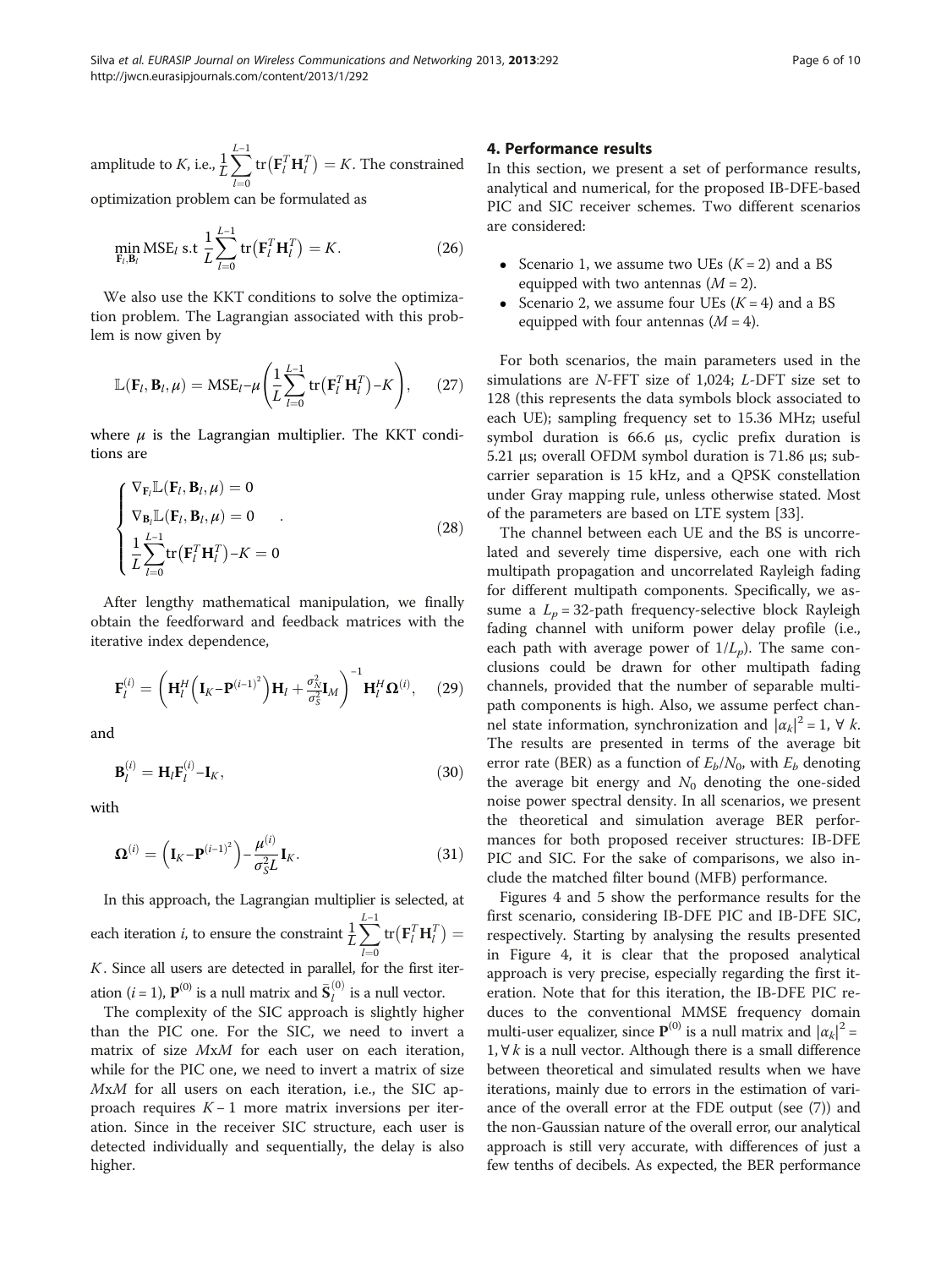<span id="page-6-0"></span>

improves with the iterations, and it can be observed that for the fourth iteration, the performance is close the one obtained by the MF, many for high SNR regime. Therefore, the proposed IB-DFE PIC scheme is quite efficient to separate the users and achieve the maximum system diversity order, with only a few iterations.

From Figure 5, we can also see that the analytical approach proposed for the IB-DFE SIC structure is very

accurate. The BER performance approaches, with a number of iterations as low as 4, very closely to the limit obtained with the MFB. This means mean that this receiver structure is also able to efficiently separate the UEs, while taking advantage of the space-frequency diversity inherent to the MIMO SC-FDMA-based systems. Comparing the SIC and the PIC approach, it is clear that for the first iteration the SIC approach outperforms the

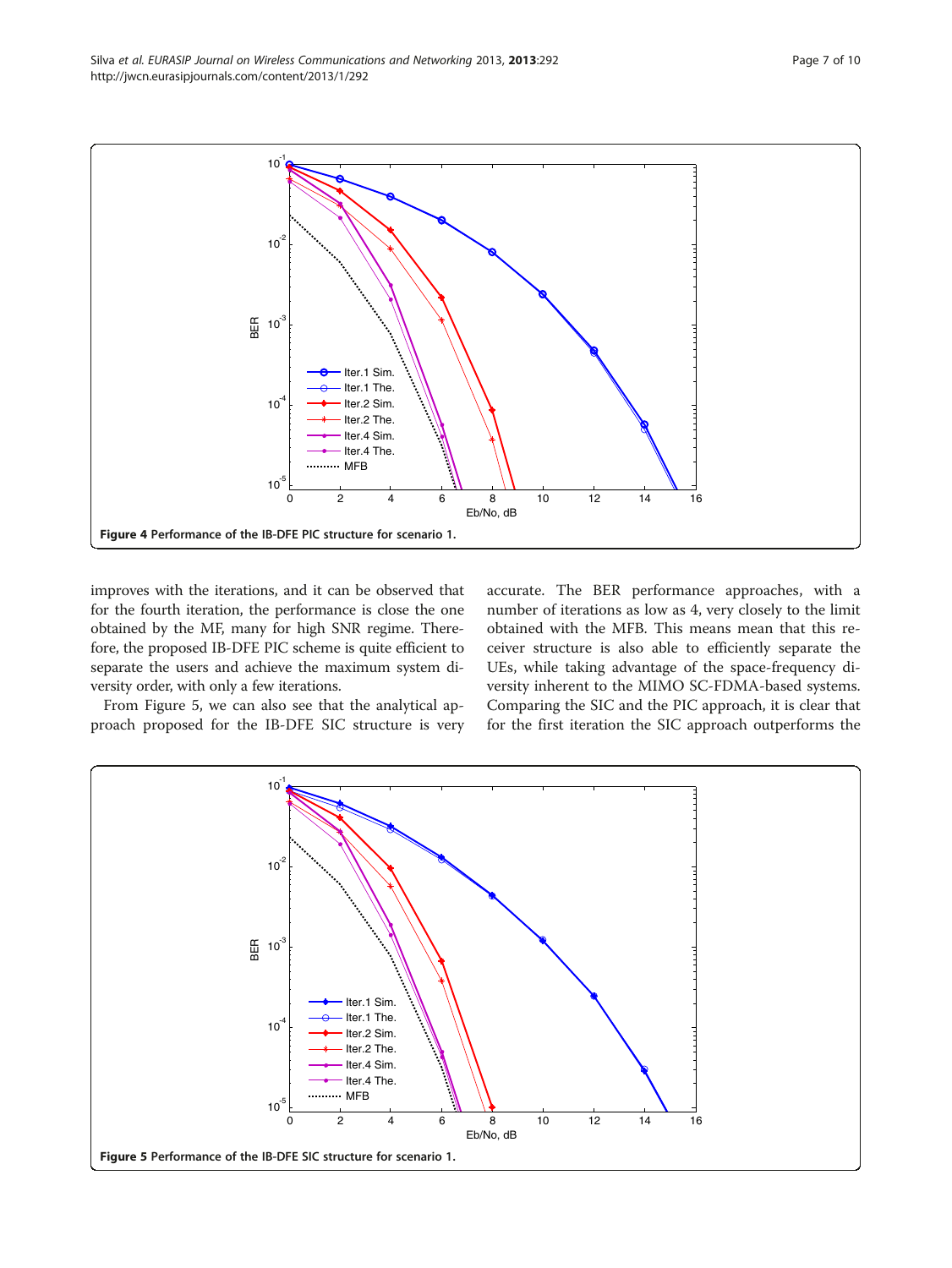PIC one. It can be observed a penalty of approximately 1 dB of the PIC against the SIC, for a BER =  $10^{-3}$ . This is because the SIC-based structure to detect a given user takes into account the previous detected ones, with the exception for the first user. However, when the number of iteration increases, the performance of the PIC approach tends to the one given by the SIC approach. We can observe that the BER performance of both approaches is basically the same for four iterations.

Figures 6 and [7](#page-8-0) show the performance results for the second scenario, considering IB-DFE PIC and SIC, respectively. From these figures, we basically can point out the same conclusions as for the results obtained in the previous ones. We can see that similarly to the first scenario the proposed analytical approaches for both IB-DFE SIC and PIC structure are very accurate. However, comparing the results obtained for this scenario with the ones obtained for scenario 1, we can see that the overall performance is much better. This is because our receiver structures can take benefit of the higher space-diversity order available in this scenario, since they are efficient in removing both multi-user and inter-carrier interferences.

The previous results indicate that IB-DFE receivers can have excellent performance, close to the MFB, for MIMO systems with QPSK constellations. One question that arises naturally is if this is still valid for larger constellations such as QAM constellations. In fact, the performance of a DFE for larger constellations can be seriously affected due to error propagation effects. As an example, we present in Figure [8](#page-8-0) the performance results for 16- QAM constellations in the second scenario, considering IB-DFE SIC approach. Clearly, we are still able to approach the MFB, although we need more iterations, the convergence is less smooth and we only approach the MFB for lower BER (and, naturally, larger SNR). Although these good results might be somewhat surprising, we should have in mind that an IB-DFE is not a conventional DFE due to the non-causal nature of the feedback. Moreover, the error propagation effects are much lower in IB-DFE receivers due to the following issues:

- Symbol errors (which are in the time domain) are spread over all frequencies. Due to the frequencydomain nature of the feedback loop input, a symbol error has only a minor effect on all frequencies.
- The FDE is designed to take into account the reliability of estimates employed in the feedback loop. When we have a large number of symbol errors, the reliability decreases and the weight of the feedback part decreases.
- When we have a decision error, we usually move to one of the closer constellation symbols, i.e., the magnitude of the error is usually the minimum Euclidean distance of the constellation, regardless of the constellation size. This is especially important for larger constellations.

As we pointed out, an IB-DFE can be regarded as a complexity turbo equalizer implemented in the frequencydomain which does not employ a channel decoder in the feedback loop. For this reason, it has a turbo-like behavior with good performance provided that the BER is low

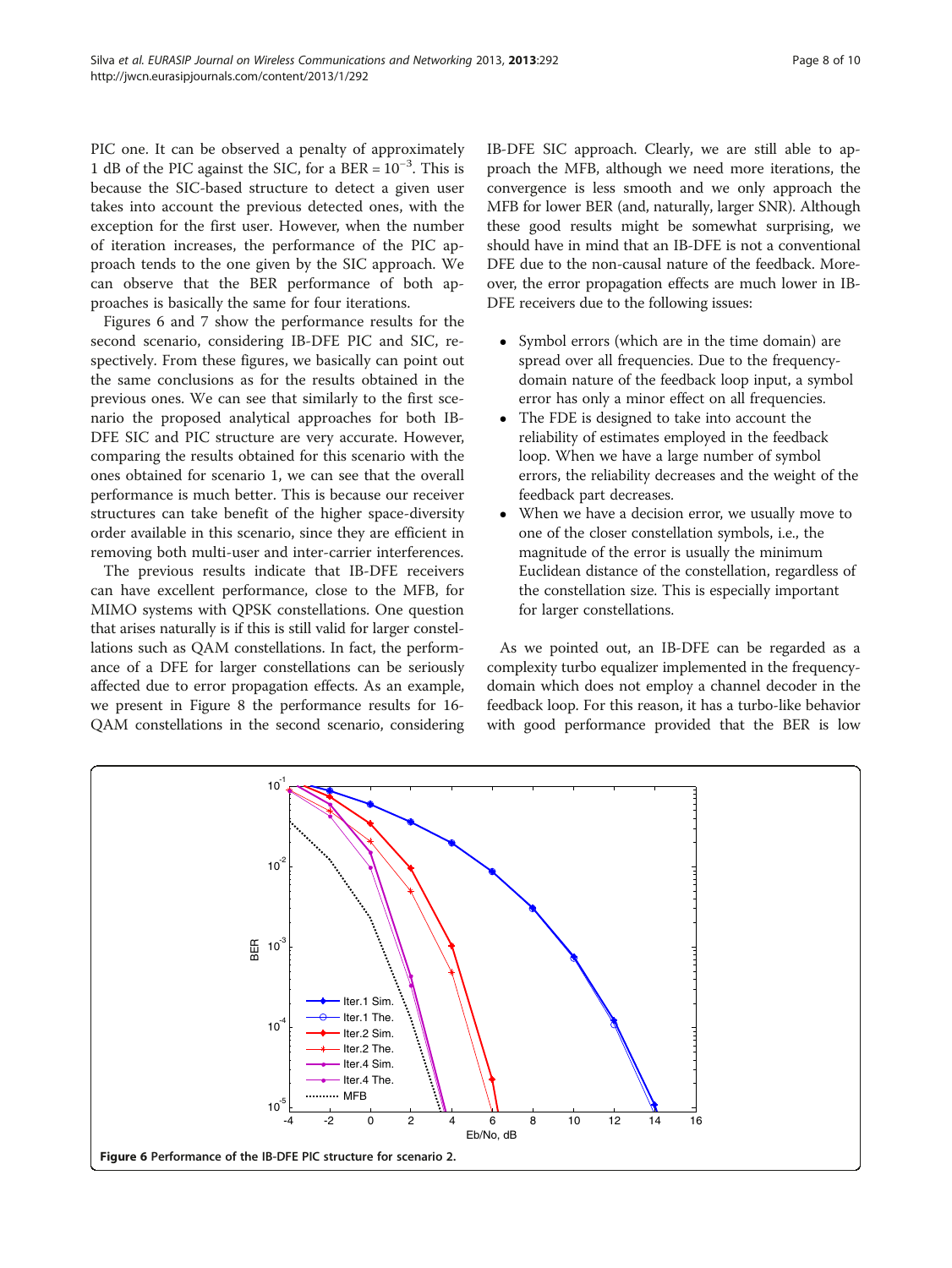<span id="page-8-0"></span>

enough. That is why we can only approach the MFB for larger SNR.

# 5. Conclusions

In this paper, we designed and evaluated multi-user receiver structures based on the IB-DFE principle for the uplink SIMO SC-FDMA systems. Two multi-user IB-DFE PIC- and SIC-based processing schemes were considered. In the first approach, the equalizer vectors were

computed by minimizing the mean square error (MSE) of each individual user at each subcarrier. In the second one, the equalizer matrices were obtained by minimizing the overall MSE of all users at each subcarrier. For both cases, we proposed a quite accurate analytical approach for obtaining the performance of the proposed receivers.

The results have shown that the proposed receiver structures are quite efficient to separate the users, while allowing a close-to-optimum space-diversity gain, with